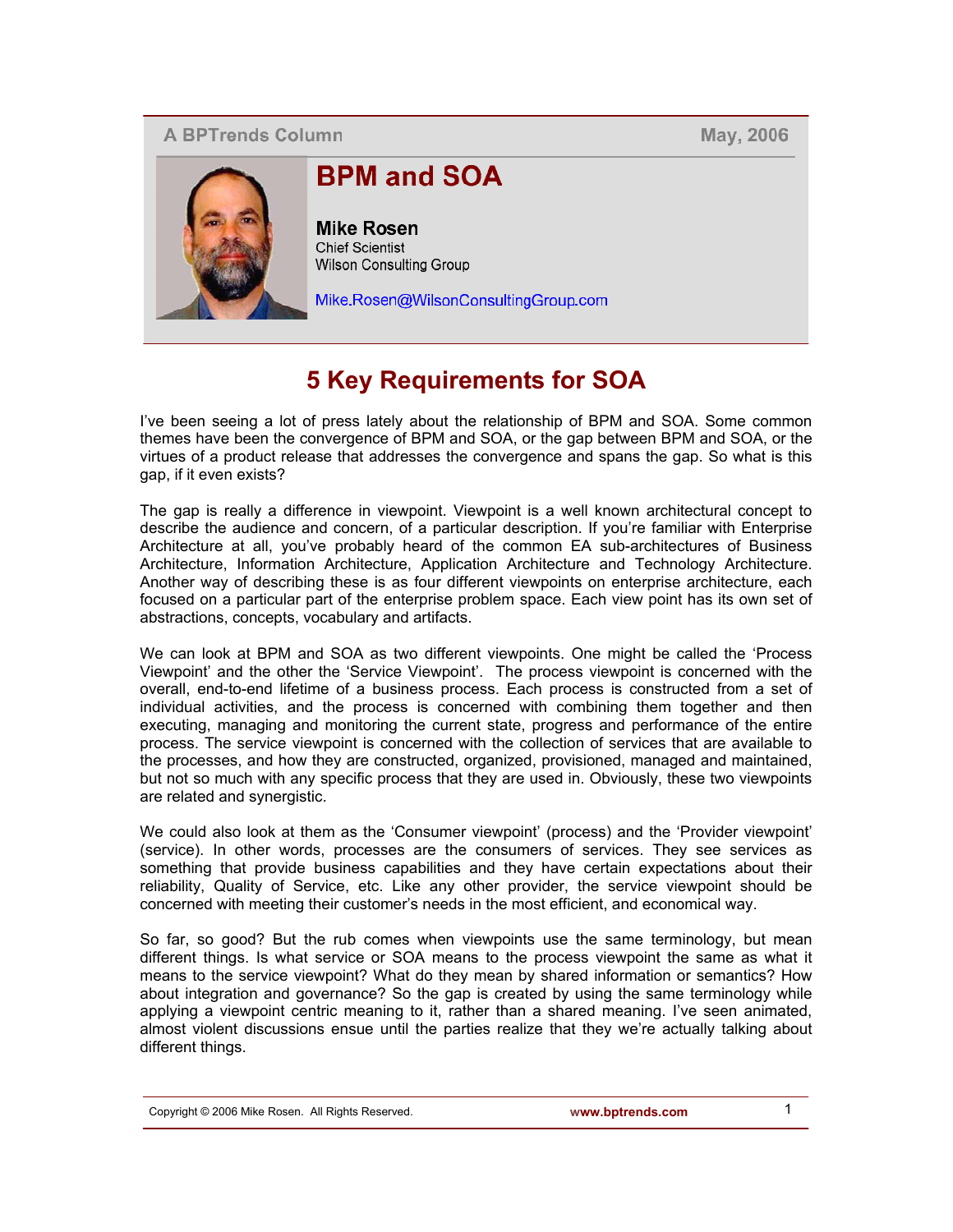Back to the news, products are now claiming to support the convergence of BPM and SOA technologies. There have been major announcements this year of BPM products being acquired by SOA vendors, such as the purchase of Collaxa by Oracle and the recent purchase of Fuego by BEA. There have also been announcements of new product sets following previous acquisitions. IBM released a mind-boggling array of 11 new products and 20 enhanced products around it WebSphere SOA initiative last month. WebSphere Business Modeler supports the design of business processes. Those process models can then be imported into WebSphere Integration Developer to design the services that will implement the process activities. IBM is addressing the process view point with Business Modeler, and the service viewpoint with Integration Developer, specifically acknowledging the different viewpoints and target audiences with targeted products.

In a different announcement, TIBCO released version 10.3 of their Software Process Suite, based on the integration of Staffware into their product line. In their white paper on "Unified BPM and SOA Process Architecture", they boldly claim that "…the latest advancements from TIBCO deliver on every key point required to fulfill the requirements of unified process architecture (i.e. composite BPM/SOA)." Their strategy (which seems to be more common in the industry than IBM's) is to provide a single product that provides a unified viewpoint, rather than promoting two different viewpoints with complementary product. Unfortunately, they don't bother to describe what the key points for a unified process architecture are.

The problem, which I see over and over again, is that the typical 'SOA' is only about building services. "Yeah so?" you say (or "Whatever" if you're a teenager). But wait…there's more! What about the 'Architecture' part of SOA? Let's stop to examine why we are creating services in the first place. Certainly, services are a good way to provide common functionality. But generally, we are expecting more, especially at an enterprise level. We want services to be combined together, and to support business processes. And we are probably expecting that services will be implemented by different groups, and that service consumers and providers may be in different organizations. While the implementation of a service is important, SOA should be at least as concerned with the support of BPM and the totality of services as it is about any individual service.

The 'Architecture' part of SOA must provide a solution to how services are designed, used and combined to meet the overall goals and requirements of BPM and to facilitate traversing the organizational boundaries of the consumers and providers. In doing so, SOA will address services, but from the context of achieving commonality among services so that they can be implemented by different groups and combined into business processes. The SOA must provide a detailed definition of what a service is and how it uses the SOA infrastructure. Beyond that, the definition should also include: what interfaces a service is required to provide (if any), what a service contract looks like, how services are registered and discovered, what an SLA is and how it is managed, monitored and reported, and all aspects of a service lifecycle, etc.

Even then, this is not enough to ensure that independent services can be combined together in business processes. In order for services to work together, they have to have a common meaning for shared information. For example, if you want to combine services together to perform a function for a customer, all of those services need a similar definition of a customer. (Note, the information that is common about a customer must be the same, but each service can have its own internal definition of a customer -- the beauty of separating implementation and interface). So, SOA must address how shared semantics is defined, where it is stored, how it is used in the implementation of services, and how it supports the semantics of the business processes. Just as the gap between viewpoints can result in acrimony when different meaning are assumed for shared terms, individual services can be caught in a semantic gap. Unfortunately, when services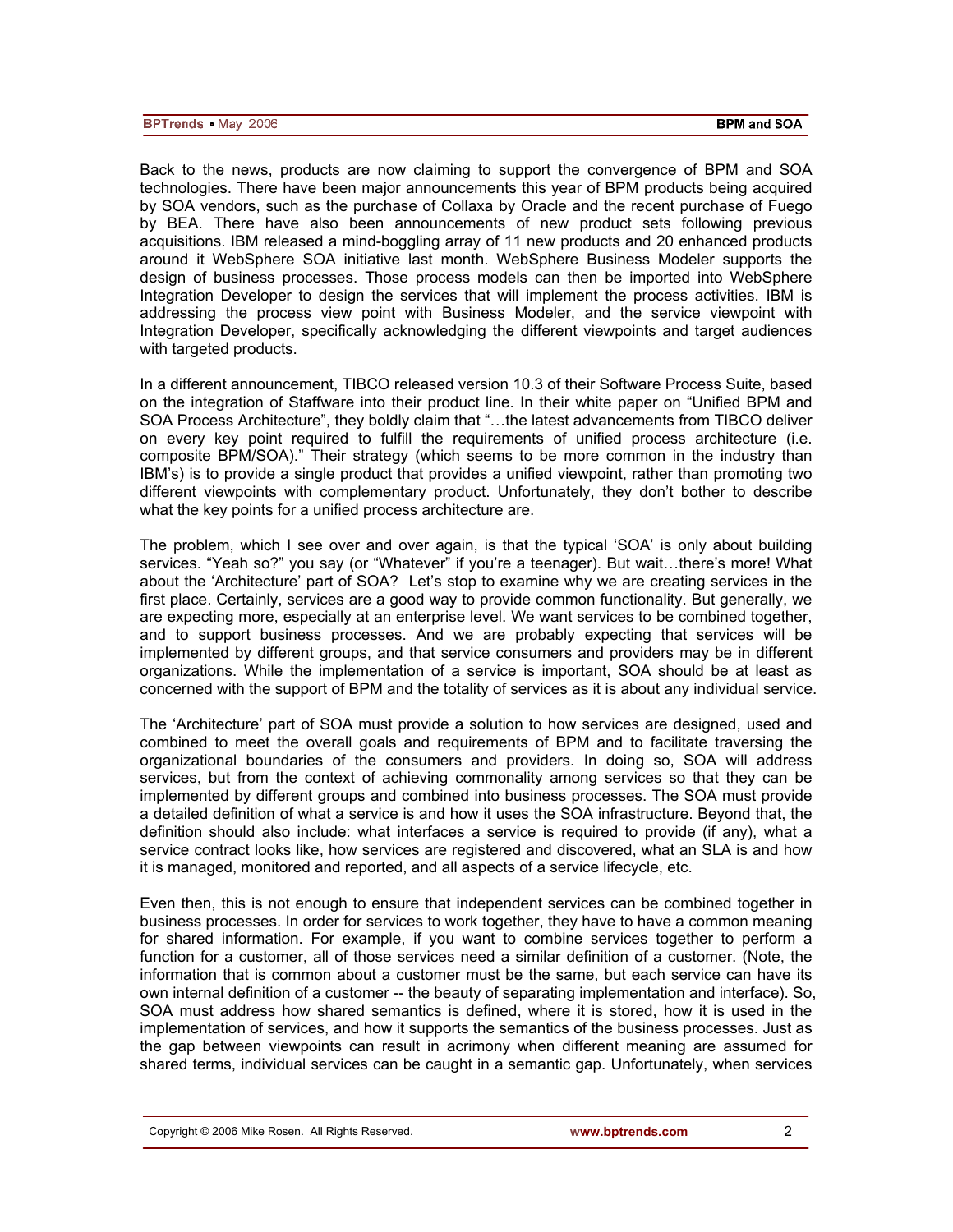| <b>BPTrends</b> May 2006 | <b>BPM and SOA</b> |
|--------------------------|--------------------|

get stuck in violent disagreement in the midst of an executing process, the results are probably more serious than a bruised ego.

So to help readers evaluate the current and future products that claim convergence between BPM and SOA, here is my take on the key aspects of SOA needed to support BPM.

### **Shared Information and Semantics**

There are three important facts about services that set the basis for their information processing requirements. First, services, especially at the business level, pass information in the form of documents. Secondly, the information in those documents needs to conform to the enterprise information model and semantics. Third, there is often a transformation between the enterprise semantics and the internal information model of the service. So, the SOA platform must provide:

- Document processing capabilities.
- Integration with existing, enterprise information models.
- Definition of documents based on the information model.
- Information transformation capabilities.

#### **Application Integration**

Many enterprise capabilities are tied up in existing legacy, COTS and other applications. These capabilities and data need to be 'service enabled' so that they can be included into new business processes. However, we must also avoid the previous mistakes of EAI that led to fragile, expensive and out of control integration. For example, the functional and information model of the existing applications is different than that of the enterprise. Services need to map from the enterprise model to the application model as part of the integration, not impose the legacy model on the business processes. The SOA platform must provide intelligent service enablement that:

- Exposes function and data as services which exhibit all important service characteristics (such as contracts, discovery, etc.) .
- Transforms between the enterprise model and the legacy model .
- Does not expose existing functions and data directly as service interfaces.
- Never allows a business process to connect directly to a legacy system or database without using an integration service.
- Treats integration services differently than business services.

### **Service Reuse and Governance**

One of the goals of SOA is to provide a catalog of reusable services, and to have the business processes use those services. This doesn't just happen by itself. The process designers need to be able to find the set of available services, examine them to determine if they perform the required functions, to request changes and enhancements to existing services, and to include services in their business processes. The producers of services need to determine that a similar service doesn't already exist, and to understand the boundaries of the role and responsibility of new services to avoid creating redundancy and overlap. The SOA platform must provide:

- A design time service repository that supports the discovery and examination of services during the design of business processes.
- A distinct difference between the design time repository and the run time registry.
- An approach and method for organizing the overall set of services including the definition of responsibility boundaries.
- Service use and development governance policies, preferably automatically applied as part of using the repository.